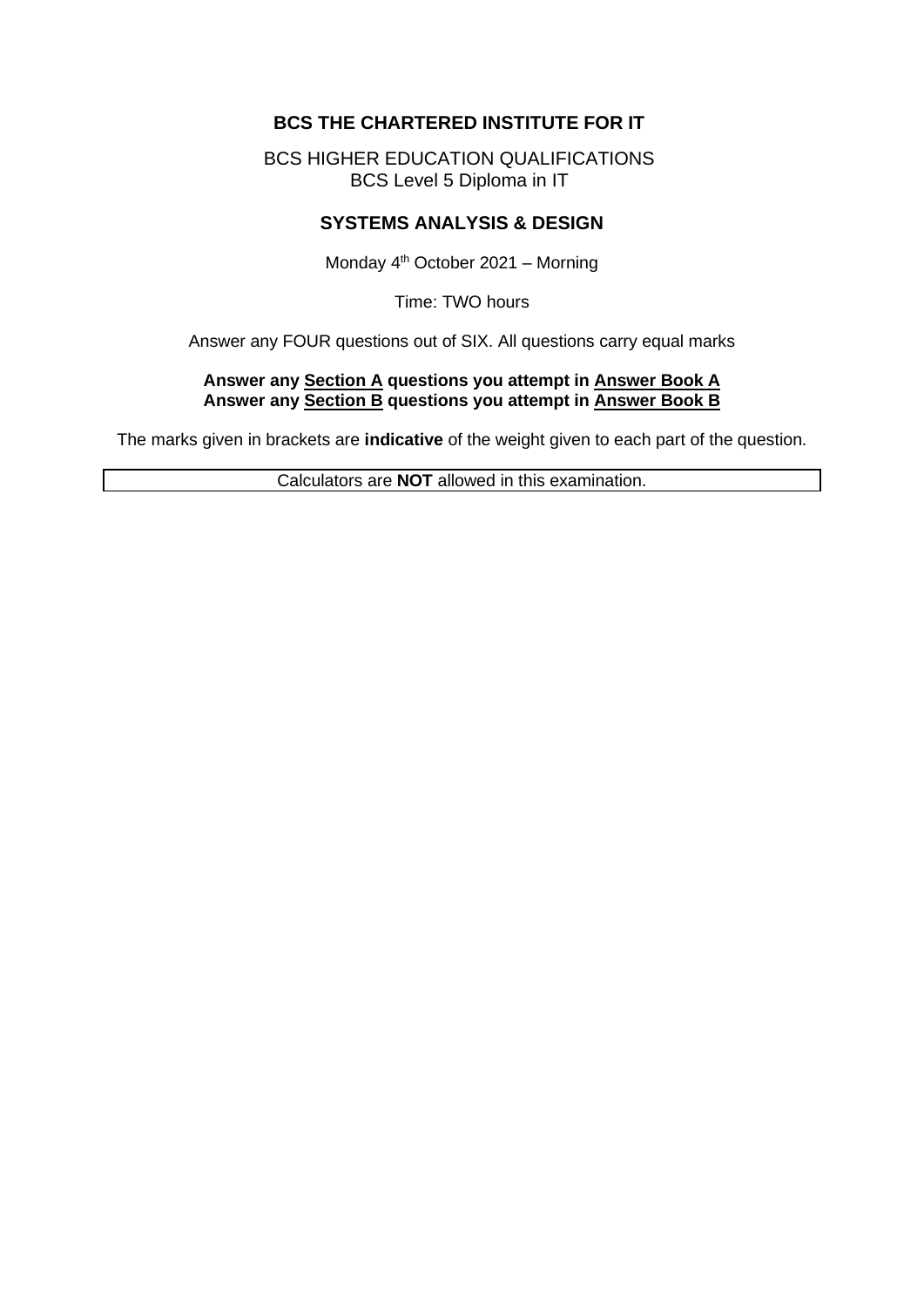# **Case Study for Sections A and B**

Tools-4-U

Tools-4-U is a tool hire company. The company has a number of branches and offers tools for hire to both the general public and the building trade. The tools available for hire range from screwdriver sets and do-it- yourself power tools, to plant machinery such as mechanical diggers.

The tools can be hired for a day or for up to a period of 3 months, although each category of tool has a maximum hire period. For example, electric hand drills are categorised as DIY power tools, with a maximum hire period of one week. Mechanical diggers and bulldozers are categorised as plant machinery and can be hired for up to 3 months. Some categories of tool can only be hired by members of the building trade because special training is required to use them.

When a customer wishes to hire a tool, they can either come to one of the branches in person and take the tool immediately (if it is available), or they can reserve a tool online in advance of the requested hire period. Usually, customers reserve large tools to make sure they are available when needed, but Tools-4-U also carries a large number of the smaller tools, which are usually available without a reservation. When a customer collects a tool, they must provide their name and address, company details if they are a trade customer, and the period of time the tool will be hired for. All these hire details are recorded by Tools-4- U staff.

Private customers must pay the full cost of the hire at the start of the hire period, as well as a refundable deposit. Trade customers only pay the deposit at the start of a hire period, but will receive an invoice at the end of the month. When a customer returns the hired tool or tools, they receive back the whole deposit if the tool is in good condition. If it is not, a reduced deposit is paid back. From time to time, a manager of a branch adds new tools to the branch's inventory and removes old ones.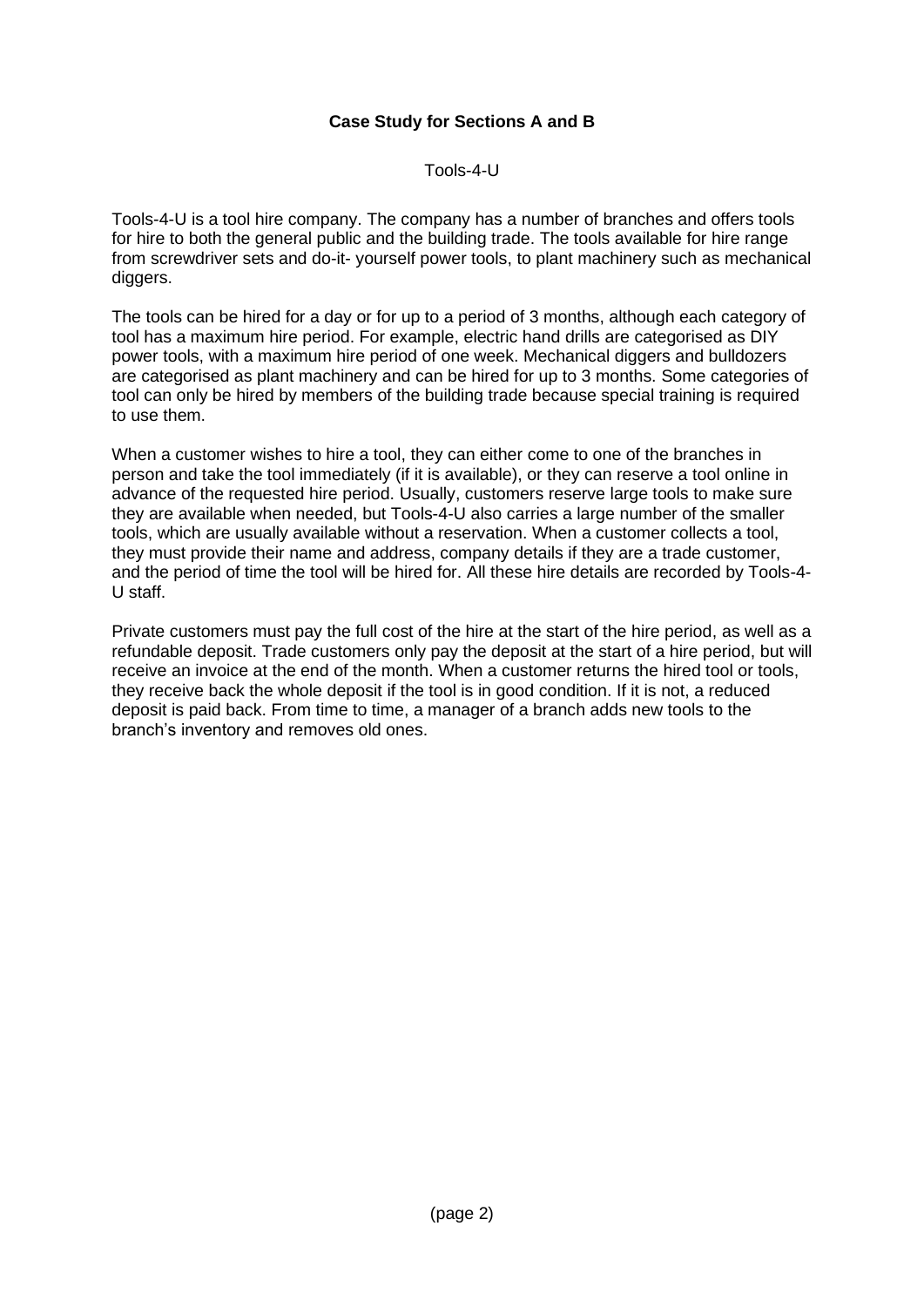### **Section A Answer Section A questions in Answer Book A**

### **A1.**

a) Produce a top level (Level 1) data flow diagram (DFD) for the Tools-4-U system.

**(15 marks)**

b) Compare the use of a data flow diagram with an activity diagram for modelling business processes.

Your comparison should include an explanation of both notations. There is no need to model the above scenario again.

**(10 marks)**

### **A2.**

a) Explain the meaning of use cases.

b) Draw a use case diagram for the Tools-4-U system.

**(12 marks)**

**(5 marks)**

c) Produce a use case description for **ONE** of the use cases in your diagram (except invoicing trade customers). The use case description should clearly specify (in the right order) actor's actions and system's actions/responses.

**(8 marks)**

# **A3.**

- a) Consider the following requirements elicitation/gathering techniques:
	- i) Interviews:
	- ii) Questionnaires.

Explain **each** of these techniques and discuss the advantages and disadvantages of **each**.

### **(16 marks)**

b) Explain throw away prototyping and why throw away prototyping can be used as a 'requirements gathering tool' in more traditional approaches to systems development. **(9 marks)**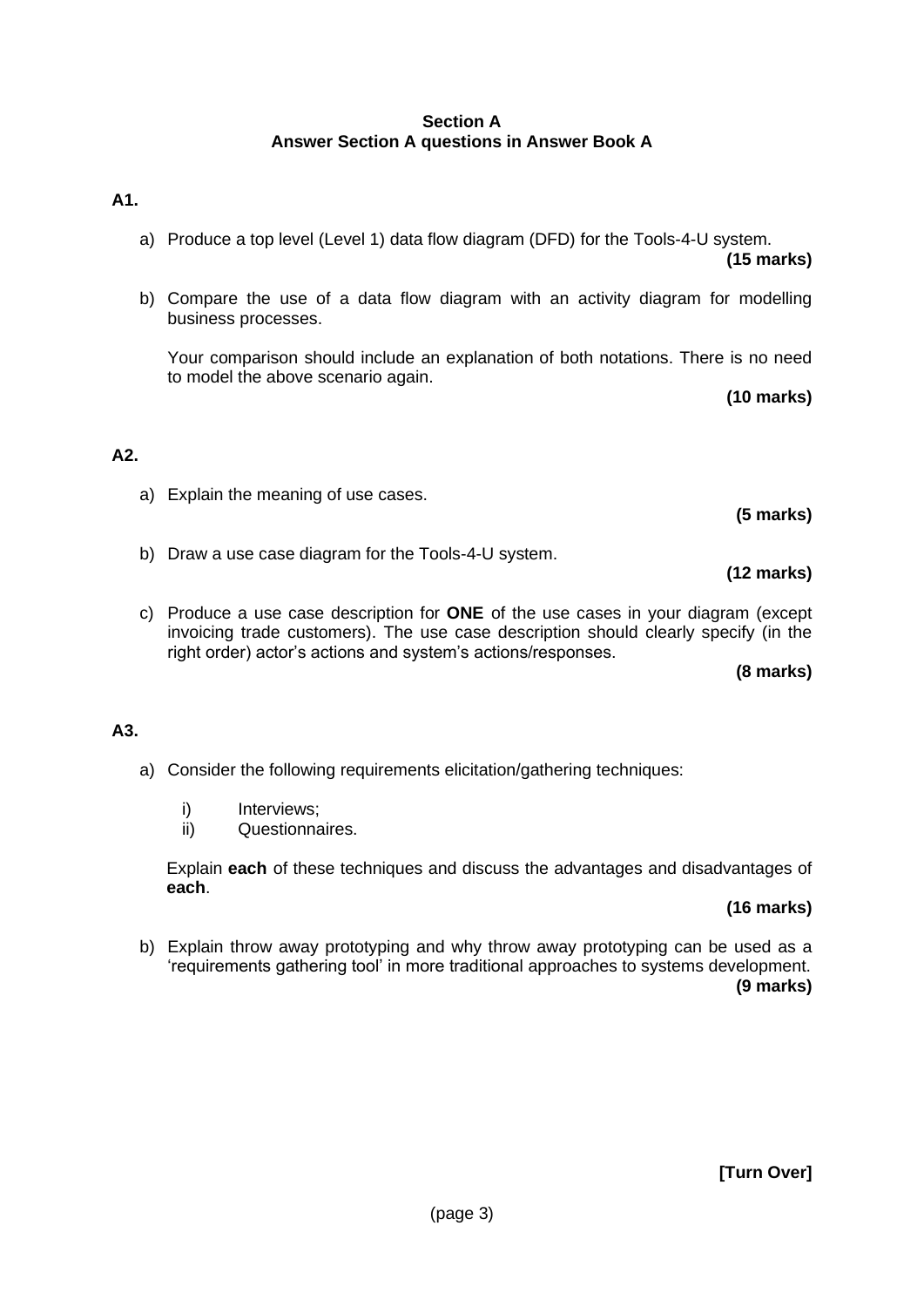### **Section B Answer Section B questions in Answer Book B**

### **B4.**

This question refers to the case study described on page 2 (i.e. Tools-4-U). The table below shows an example of a list of customers and details of their tool hires.

| <b>Customer No.:</b> | <b>Customer name:</b> | <b>Cust address:</b> |              |            |                    |
|----------------------|-----------------------|----------------------|--------------|------------|--------------------|
|                      | Hire code:            | Hire date:           | Hire length: |            |                    |
|                      |                       | Tool category:       | Tool code:   | Tool make: | <b>Tool model:</b> |
|                      |                       | Tool category:       | Tool code:   | Tool make: | <b>Tool model:</b> |
|                      |                       |                      |              |            |                    |
|                      | Hire code:            | Hire date:           | Hire length: |            |                    |
|                      |                       | Tool category:       | Tool code:   | Tool make: | Tool model:        |
|                      |                       |                      |              |            |                    |
|                      |                       |                      |              |            |                    |
| <b>Customer No:</b>  | <b>Customer name:</b> | <b>Cust address:</b> |              |            |                    |
|                      | Hire code:            | Hire date:           | Hire length: |            |                    |
|                      |                       | Tool category:       | Tool code:   | Tool make: | Tool model:        |
|                      |                       |                      |              |            |                    |
| <b>Customer No:</b>  | <b>Customer name:</b> | <b>Cust address:</b> |              |            |                    |
|                      | Hire code:            | Hire date:           | Hire length: |            |                    |
|                      |                       | Tool category:       | Tool code:   | Tool make: | Tool model:        |
|                      |                       |                      |              |            |                    |

a) Normalise the table to produce a set of relations in the Third Normal Form. You must show all of your workings and explain each step.

**(18 marks)**

b) Explain briefly how you would map an inheritance hierarchy in a class diagram to relational database tables. Consider **TWO** possible approaches.

**(7 marks)**